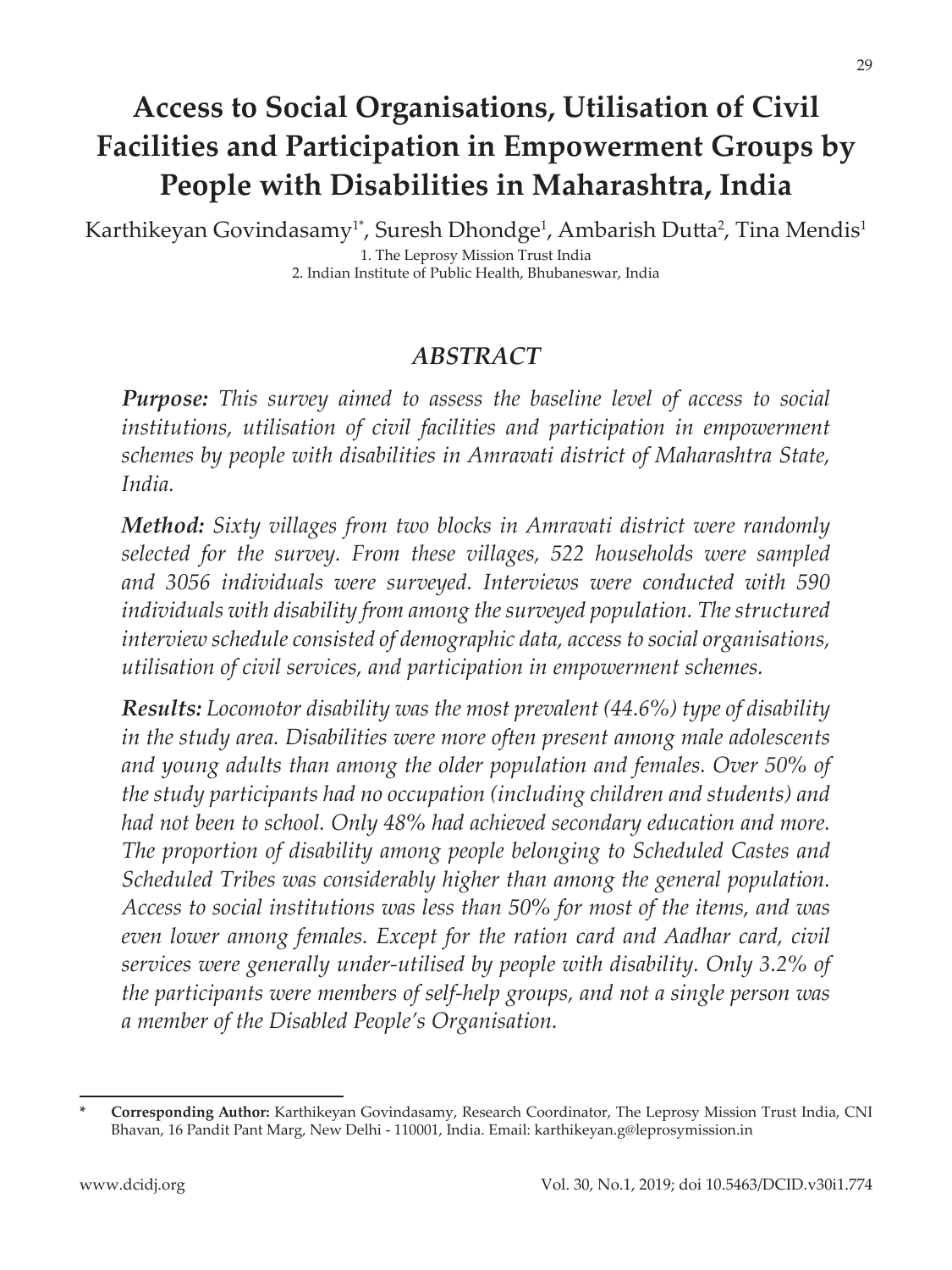*Conclusions: In the study area access to social institutions, utilisation of civil services and participation in empowerment schemes was very low.*

*Limitations: Data, including general socio-demographic, access and utility data, was not collected for the general population but was limited to people with disabilities. This restricted the scope for comparison between people with and without disabilities.*

*Key words: persons with disabilities, leprosy, health services accessibility, access to entitlements, Disabled People's Organisation, self-help groups*

### **INTRODUCTION**

There are more than a billion people with disability around the world and the number will grow as the population ages, with the global increase in chronic disease conditions (WHO, 2011). In India alone, according to census 2011, over 21 million people have one or more disability; this is equivalent to 2.1% of the population(Government of India, 2011), but the World Bank estimates that 8-10% of the Indian population is living with disability (World Bank, 2003). According to the International Classification of Functioning, Disability and Health (ICF) , disability arises with activity limitations and/or participation restrictions resulting from a health condition impairment and recognising the role of environmental factors (WHO, 2001).

Disability may be regarded as a relative status rather than an absolute state. It is the extent or the degree of disability and the interaction of these with the person's environment and context which determines the barriers to utilising and exercising the entitled services and rights, and not merely the presence of the same. More than their physical or mental health, individuals are disabled by barriers in the society that they live in. The role of other people, in terms of creating barriers or facilitating access, also plays a major part in determining access to various social organisations by the individual with disability.

Although the needs of individuals with disability are similar to those of people without disability, these needs are rarely met. Studies across the world have shown that individuals with disability experience barriers such as social deprivation, lack of access to health promotion, service access and equity in treatment (WHO, 2011). Apart from this, the person with disability also may experience fear and mistrust, while inaccessible information, poor communication and diagnostics hinder their access and hence utilisation of certain basic facilities and services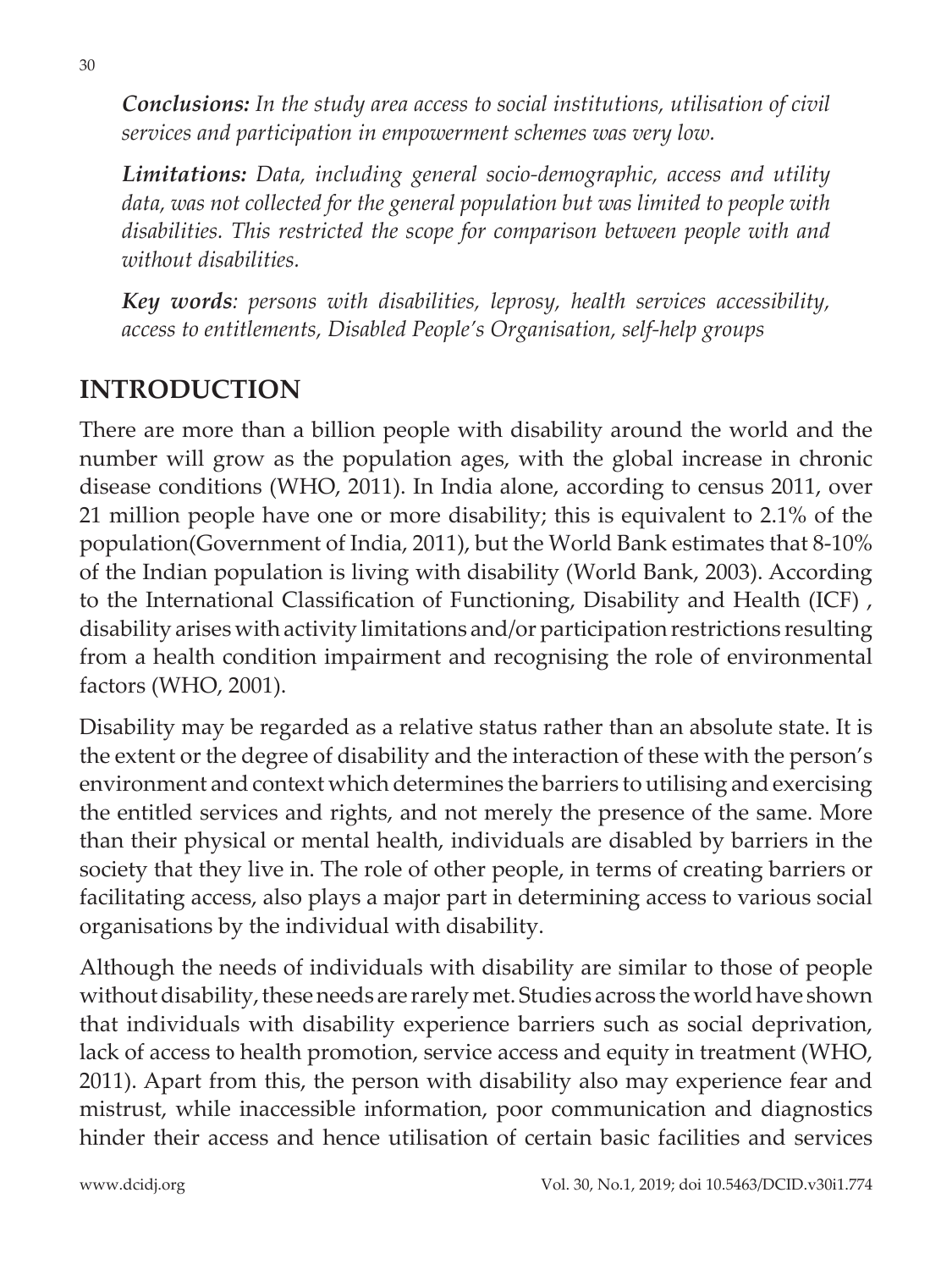(WHO, 2011). Furthermore, analysis of data from the World Health Survey reveals that there also exists a significant difference between males and females in terms of attitude, physical and system level barriers which affects their access (Bowers et al, 2003; Drainoni et al, 2006; McColl et al, 2008; WHO, 2011), utilisation of services and participation in schemes even more. Previous research studies conducted in some of the states in India have identified cost, lack of services and transportation as barriers to service use, or the services not being helpful or not being satisfied with the services (WHO, 2011).

The existing literature emphasises access to various social organisations, utilisation of civil facilities/services and participation in various empowerment schemes as three broad areas where individuals with disability experience barriers. Since interventions have been proven as an effective means of addressing the needs of persons with disabilities (Dejong et al, 2002; Rimmer and Rowland, 2008; WHO, 2008, 2011; Drum et al, 2009), an intervention was planned for implementation in Chikhaldara and Achalpur blocks of Amravati district in Maharashtra State, India. The intervention was tailored to draw individuals with disability into the mainstream by facilitating their access to various social organisations and utilisation of civil facilities, and by encouraging their participation in empowerment groups through a rights-based approach. A growing awareness of their rights would ultimately facilitate and strengthen their individual development.

### **AIM**

The baseline study was conducted prior to intervention with the aim of determining access to various social organisations, utilisation of civil facilities and participation in empowerment groups, by individuals with disability. The information would enable a post-intervention comparison to measure the impact of the intervention.

# **METHOD**

The baseline survey for the intervention study, titled 'Inclusive Holistic Development of Individuals with Disability', was conducted in Amravati district of Maharashtra.

#### **Sample Selection**

Two blocks were chosen from this district - Achalpur and Chikhaldara. There were totally 60 villages, from which 522 households were selected for the survey,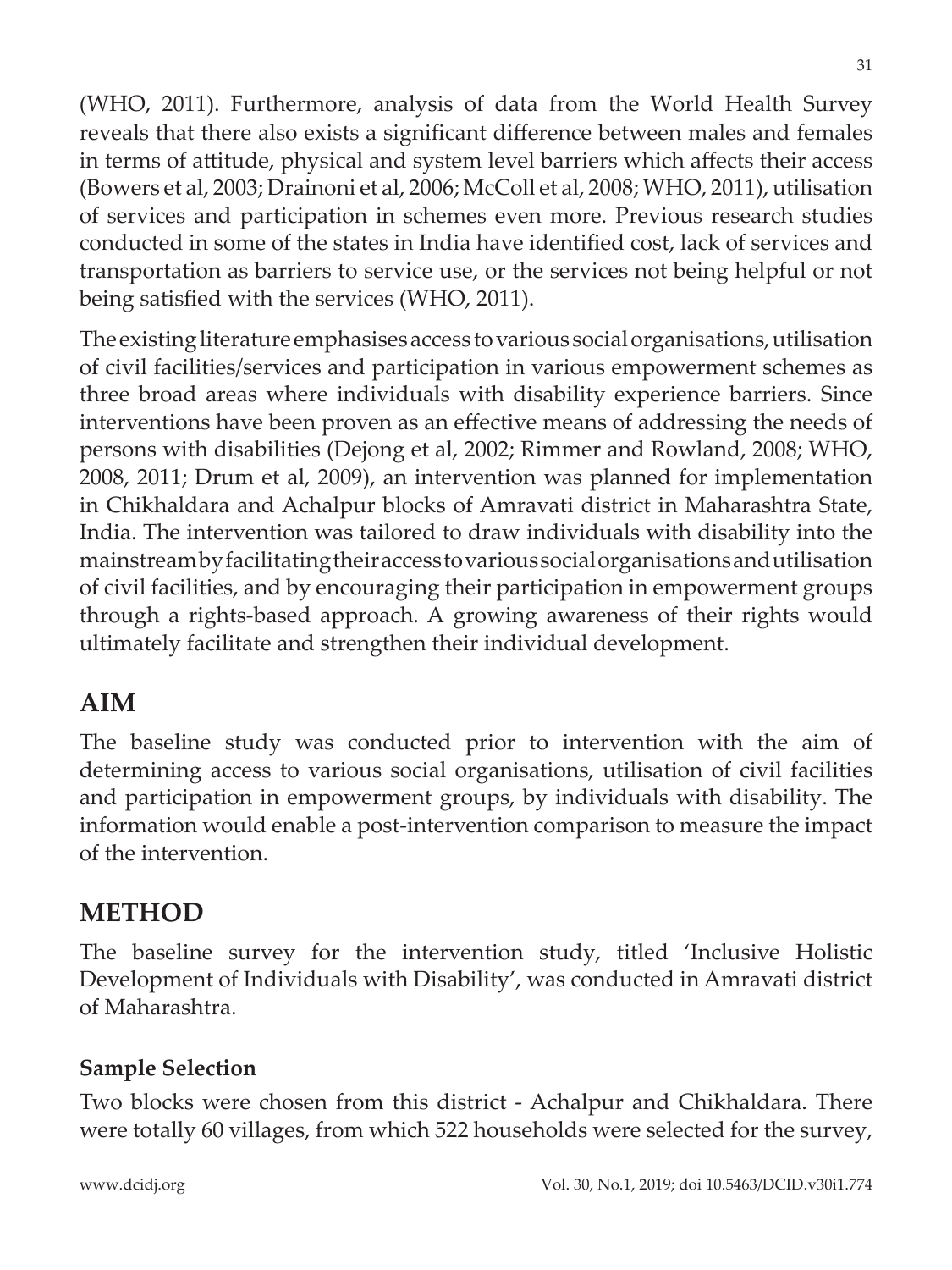using multi-stage cluster random sampling that comprised 3056 individuals. From the surveyed households, 590 individuals who were affected by general disability and/or leprosy-related disability were interviewed (Figure 1). Oral consent was taken from community leaders before implementation of the project and from the individual participants before the interview. Participation in the project was voluntary.

#### **Figure 1: Sample Selection from the Study Area**



#### **Data Collection and Measurements**

Socio-demographic characteristics of the respondents were recorded; these included age, gender and educational attainment (illiterate/primary/secondary/ higher secondary/other higher education). Young children, not yet ready for formal schooling or currently attending school, were considered as a separate group. Participants' background was recorded as Scheduled Caste/Scheduled Tribe/socially backward caste/nomadic tribe/general category. Occupation of the participants was also recorded using 10 categories. Those who were not yet eligible for paid work were considered as one group.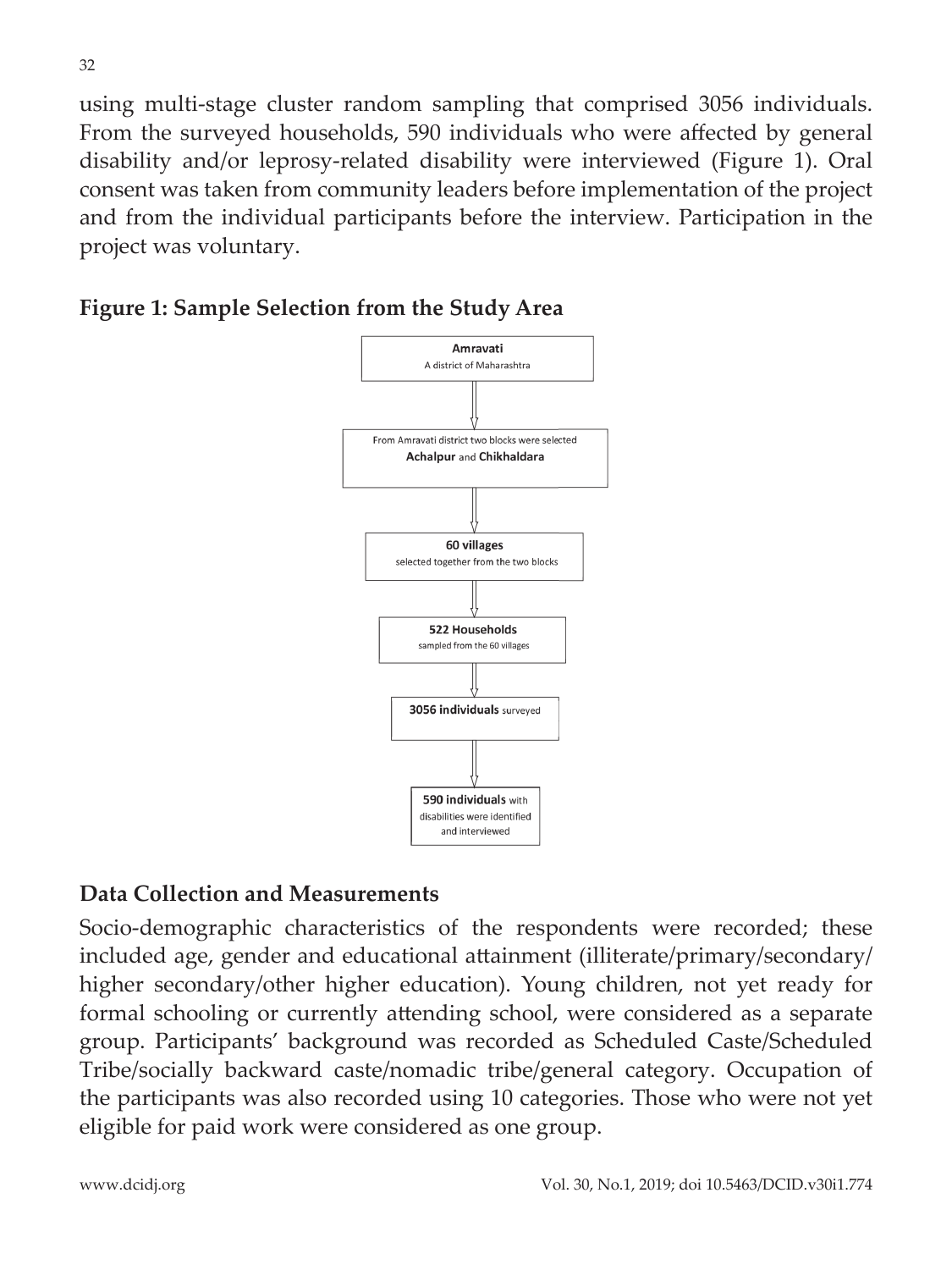The household respondents were interviewed by trained field workers about the type of disability (both general and leprosy-related) they had, from a predetermined list of 10 types of disability: blindness, low vision, disability due to leprosy, hearing impairment, locomotor (mobility) disability, cerebral palsy, intellectual disability, mental illness, autism and multiple disabilities.

To determine the current social integration of the 590 individuals with disability in the sample, a semi-structured in-depth interview questionnaire was administered. There were 22 questions, grouped under three broad thematic headings that included access to various social institutions, utilisation of various civil facilities and participation in certain empowerment schemes. The detailed list of these variables is given in Table 1.

| <b>Theme</b>                              | <b>Variables</b>                                                                                                                                                                                                                                                                                                                                                                                                        |  |  |
|-------------------------------------------|-------------------------------------------------------------------------------------------------------------------------------------------------------------------------------------------------------------------------------------------------------------------------------------------------------------------------------------------------------------------------------------------------------------------------|--|--|
| <b>Access to Social Institu-</b><br>tions | 1.<br>Anganwadi system<br>Schools(Primary/Middle/High)<br>2.<br>Railway station<br>3.<br>Bus stand<br>$4_{\cdot}$<br>5.<br>Gram Panchayat<br>Panchayat Samiti<br>6.<br><b>Banks</b><br>7.<br>8.<br>Library<br>9.<br>Primary Health Centre/Rural hospitals/District<br>hospitals<br>Tahsil/Zilla Panchayat/SWO/DCO/DSC<br>10.                                                                                            |  |  |
| <b>Utilisation of Civil Ser-</b><br>vices | 11. Presence of Aadhar card<br>12. Birth certificate<br>13. Ration card<br>14. Disability certificate/Identification card<br>15. Job card/employment exchange/reservation<br>16. Medical facilities (Govt. assessment/NGO/reha-<br>bilitation/medical aids and appliances)<br>17. Vocational training/Occupational skills<br>18. Disability scholarships/Pensions<br>19. Travel concessions(bus/railway)<br>20. Housing |  |  |
| Participation in Empower-                 | 21. Disabled People's Organisation                                                                                                                                                                                                                                                                                                                                                                                      |  |  |
| ment Schemes                              | 22. Self-help Groups                                                                                                                                                                                                                                                                                                                                                                                                    |  |  |

**Table 1: Variables across Three Themes: Access, Utilisation and Membership**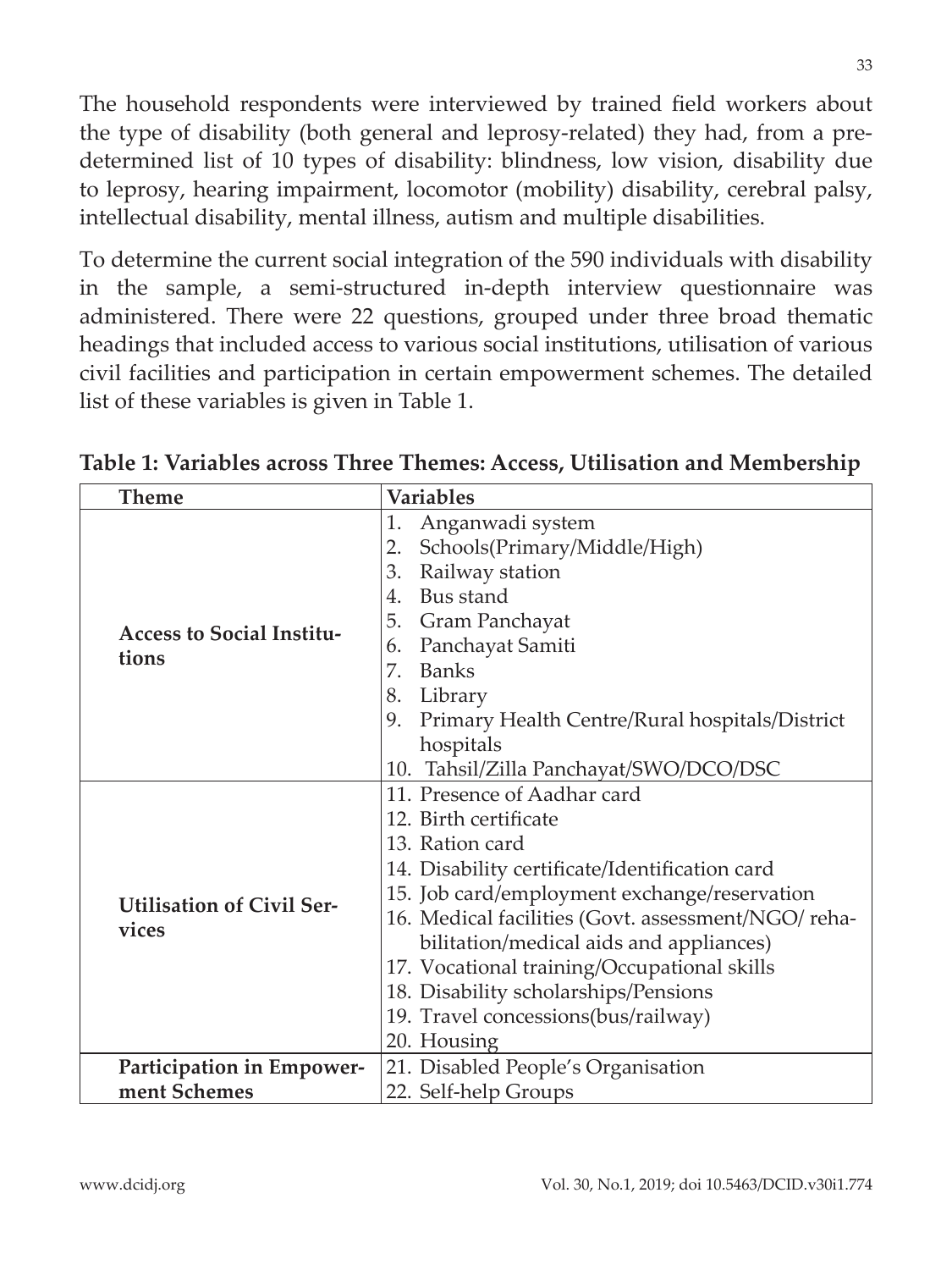Under the theme 'Access to social institutions', the respondents were asked whether they "could access" or "could not easily access" or "had never visited" these institutions. The social institutions included educational and social care institutions such as the Anganwadi (government child care) Centre, school (primary school, middle school, high school); transport hubs such as railway station and bus stand; public utilities such as Gram Panchayat (village level local government), Panchayat Samiti, bank, library, health facilities (PHC/rural hospital/district civil hospital) and higher public offices such as Tahsil/ Zilla Parishad/ district Social Welfare Department (SWO) / District Sessions Court (DSC) and District Collector Office (DCO).

For 'Utilisation of civil services', the respondents were asked whether the services were "available" to them or "not", or whether they were "refused to be provided" with the services. The list of civil services utilised included Aadhar (unique identification number) card, birth certificate, ration card, disability certificate, disability identification card, job card for Mahatma Gandhi National Rural Employment Guarantee Act, employment exchange card, evidence of provision for medical assessment (government or private, medical rehabilitation services, other medical aids or provisions), vocational training or other occupational skill development opportunities.

They were asked about their participation in self-help groups and Disabled People's Organisations, as a measure of 'Participation in empowerment schemes and groups'. The values of the variables were recorded as "member" or "not a member".

#### **Statistical Analysis**

The statistical analyses were done using R version 3.1.1.Frequency tables were used to present the findings of the survey. Additional analyses were also performed, stratified by gender, to find the differences, if any, in accessing social organisations or utilising civil services or participating in empowerment groups across both the genders. The same were tested using Chi-square test. To test whether access or utilisation differed by socio-demographic characteristics, composite access as well as composite utilisation scores were created, ranging from 0 - 10, for 10 items in each category; then the scores were regressed (using Poisson regression)against the independent variables that included age, sex, religion, caste, occupation and poverty status. The regression coefficients (estimates) with 95% Confidence Intervals were reported.

34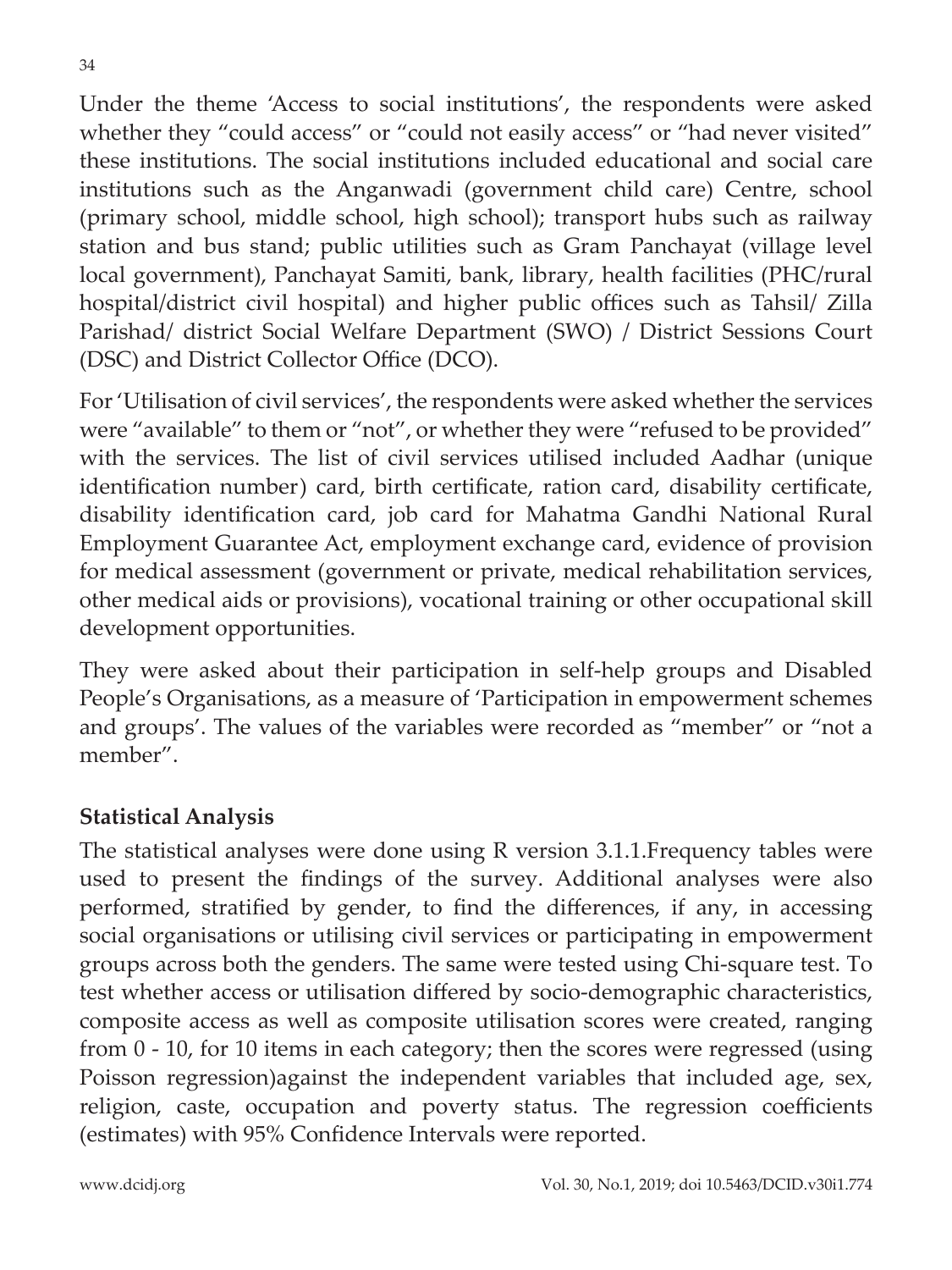### **RESULTS**

The findings from the analysis are given below.

#### **Types of Disability**

Locomotor (mobility) disability (45%) was the most common type of disability among the respondents (n=590).Approximately one-fifth of the persons with disabilities had visual impairment and 8.3% had low vision. Leprosy was found to be the cause of disability among 6.44% of the respondents, as shown in Table 2.

| <b>Type of Disability</b>         | $n\left(\frac{0}{0}\right)$ |
|-----------------------------------|-----------------------------|
| Visually Impaired                 | 109 (18.47)                 |
| Low Vision                        | 49 (8.30%)                  |
| Individuals affected with Leprosy | 38 (6.44%)                  |
| Hearing Impaired                  | 46 (7.79%)                  |
| Locomotor Disability              | 263 (44.57%)                |
| Cerebral Palsy                    | $7(1.1\%)$                  |
| <b>Intellectual Disability</b>    | $36(6.1\%)$                 |
| <b>Mental Illness</b>             | $17(2.88\%)$                |
| Autism                            | 01(0.16%)                   |
| <b>Multiple Disabilities</b>      | 24 (4.06%)                  |

#### **Table 2: Types of Disabilities**

#### **Distribution of Disability**

Of the 590 persons with disabilities who were surveyed, 368(62.4%) were male and 222(37.6%) were female.

| Age       | Male<br>$(N = 368)$ | Female<br>$(N = 222)$ | <b>Total</b><br>$(N = 590)$ |
|-----------|---------------------|-----------------------|-----------------------------|
| $0 - 5$   | 33                  | 13                    | $46(7.8\%)$                 |
| $5 - 15$  | 70                  | 66                    | 136 (23.1%)                 |
| $15 - 30$ | 113                 | 55                    | 168 (28.5%)                 |
| $30 - 45$ | 52                  | 27                    | 79 (13.4%)                  |
| $45 - 60$ | 40                  | 36                    | 76 (12.9%)                  |
| $60 - 85$ | 60                  | 25                    | 85 (14.4%)                  |

#### **Table 3: Age and Sex-wise Distribution of Disability**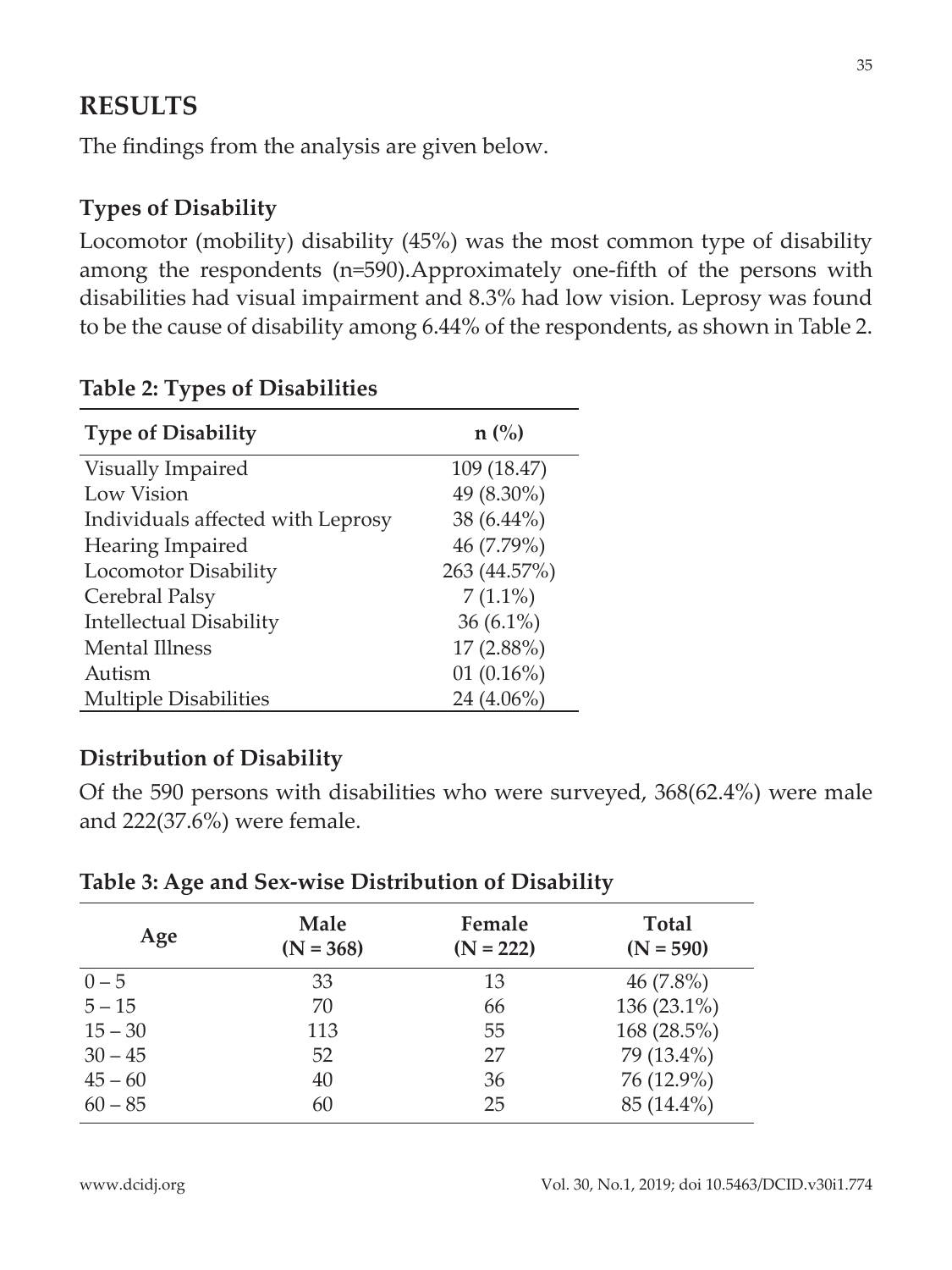The survey revealed that across all the age groups, males were significantly more affected than females ( $p<0.05$ ); males comprising more than 50% of the individuals with general or leprosy-related disability.

An age group-wise comparison found that adolescents and young adults, namely those between 5 and 15 years of age and those between15 and 30 years of age, had relatively more disability than their younger and older counterparts; the proportions being 23.1% and 28.5% respectively in those two groups. The agewise distribution did not differ across males or females (Table 3).

Among people with disability who were interviewed, only 27% had gainful occupation while the rest were either unemployed or were engaged in housework or were unable to work due to disability.

|                                           | $n(^{0}/_{0})$ |
|-------------------------------------------|----------------|
| Occupation                                |                |
| No occupation (includes child, student)   | 302 (51.2%)    |
| Housewife/Housework                       | 89 (15.1%)     |
| Pensioner                                 | $1(0.2\%)$     |
| Beggar                                    | $1(0.2\%)$     |
| Daily wage earner                         | 124 (21%)      |
| Farmer                                    | $8(1.4\%)$     |
| Self-employed                             | 22(3.7%)       |
| Government job                            | $1(0.2\%)$     |
| Private job                               | $3(0.5\%)$     |
| Other                                     | $1(0.2\%)$     |
| Unable to work due to disability          | $38(6.4\%)$    |
| Education                                 |                |
| $0 - 6$ years old or continuing education | 140 (22.8%)    |
| Illiterate                                | 174 (29.5%)    |
| Primary education (class I - V)           | 119 (20.16%)   |
| Secondary education (class VI - X)        | 110 (18.6%)    |
| Higher secondary                          | 38 (6.4%)      |
| Other/Higher education                    | $9(1.5\%)$     |
| Caste                                     |                |
| <b>Scheduled Caste</b>                    | 73 (12.4%)     |
| <b>Scheduled Tribe</b>                    | 282 (47.8%)    |
| <b>Socially Backward Classes</b>          | 94 (15.9%)     |
| Vimukta Jati Nomadic Tribes               | 99 (16.8%)     |
| General                                   | $40(6.8\%)$    |

**Table 4: Socio-economic Distribution of Disabilities**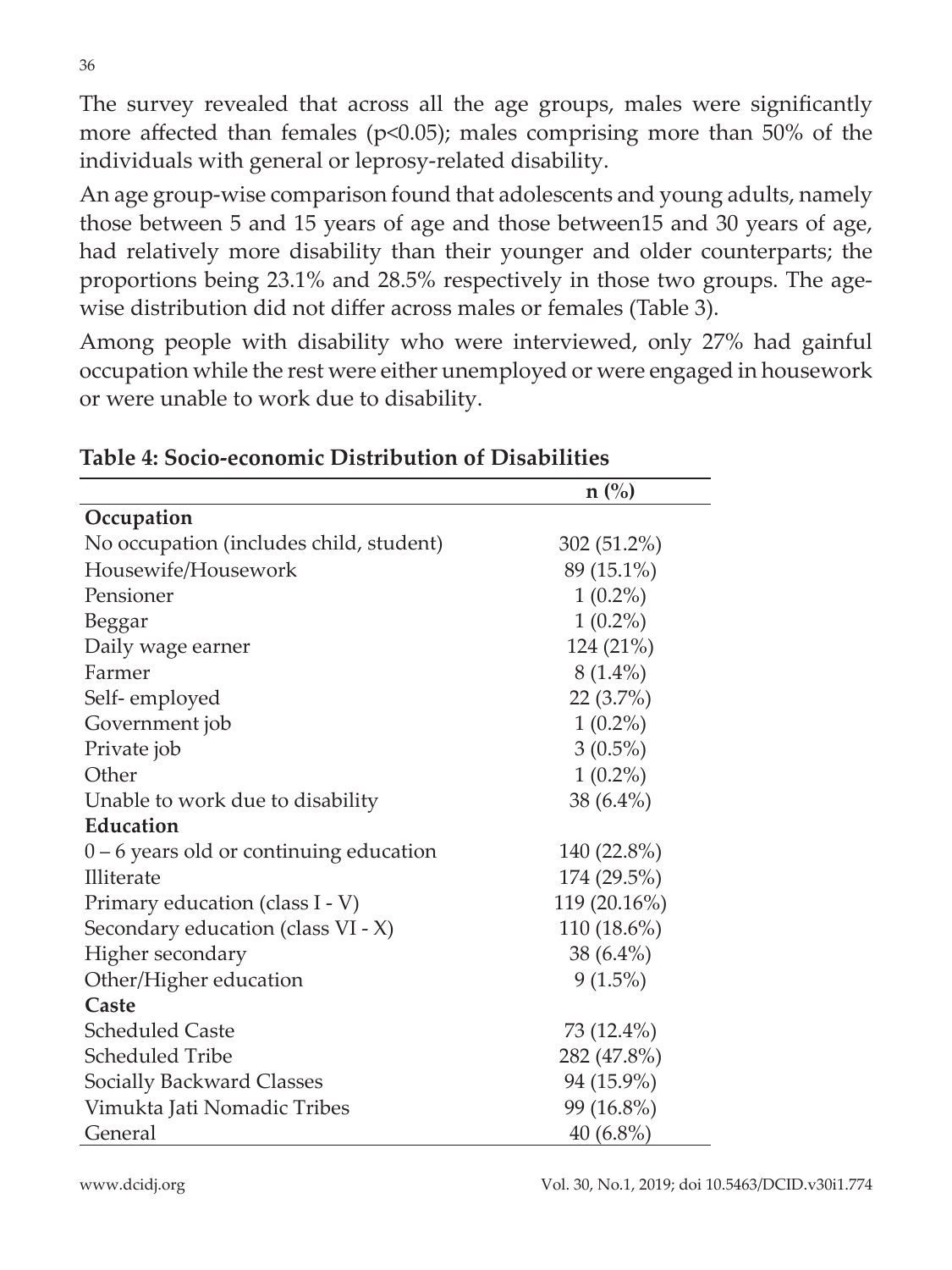Low educational levels were very evident among people with disabilities. Almost 50% of them had never received more than primary schooling, though a sizeable proportion (23%) in the sample was attending school or young enough (0-6 years) to soon be eligible for school education. Approximately half of all these persons with disabilities belonged to Scheduled Tribes, as shown in Table 4. Among those who were interviewed, 27.5% (162) belonged to the Above Poverty Line (APL) category and 66.4% (392) belonged to the Below Poverty Line (BPL) category.

#### **Access to Social Institutions**

 The overall distribution of the sampled population regarding access to various social organisations is shown in Table 5.

|                            | Accessed     | Not easily accessed | Never accessed |
|----------------------------|--------------|---------------------|----------------|
| Anganwadi                  | 363(61.5%)   | 177 (30%)           | 50 $(8.5\%)$   |
| <b>Primary School</b>      | 352 (59.7%)  | 184 (31.2%)         | 54 (9.2%)      |
| <b>Middle School</b>       | 302 (51.18%) | 196 (33.22%)        | 92 (15.59%)    |
| <b>High School</b>         | 220 (37.28%) | 222 (37.62%)        | 148 (25.8%)    |
| <b>Rly.</b> Station        | 166 (28.13%) | 212 (35.93%)        | 112 (18.98%)   |
| <b>Bus Stand</b>           | 298 (50.50%) | 209 (35.42%)        | 83 (14.6%)     |
| <b>Gram Panchayat</b>      | 308 (52.20%) | 188 (31.86%)        | 94 (15.93%)    |
| Panchayat Samiti           | 203 (34.40%) | 210(35.59%)         | 177 (19.83%)   |
| <b>Tahsil Office</b>       | 211 (35.76%) | 210(35.59%)         | 169 (28.64%)   |
| <b>PHC</b>                 | 287 (48.64%) | 186 (31.52%)        | 117 (19.83%)   |
| <b>Rural Hospital</b>      | 185 (31.35%) | 214(36.27%)         | 191 (32.37%)   |
| Dist. Civil Hospital       | 230 (38.98%) | 203 (34.40%)        | 157 (26.61%)   |
| <b>Bank</b>                | 242 (41.1%)  | 207 (35.8%)         | 140 (23.72%)   |
| Library                    | 93 (15.76%)  | $216(36.61\%)$      | 281 (47.62%)   |
| Zilla Parishad             | 114 (19.32%) | 191 (32.37%)        | 285 (48.30%)   |
| <b>Social Welfare Dept</b> | 94 (15.93%)  | $121(20.50\%)$      | 153 (25.93%)   |
| <b>Collector Office</b>    | 88 (14.91%)  | 190 (32.20%)        | 312 (52.88%)   |
| <b>Dist Sessions Court</b> | 72 (12.20%)  | 192 (32.54%)        | 326 (55.25%)   |

#### **Table 5: Access to Social Institutions**

The proportion of persons with disabilities accessing various social institutions was <50% for most of the items. Nearly 30% and 33% of the sample did not have easy access to primary and secondary educational institutions, while 9% and 16% did not access these institutions at all. As for ease of access to high schools, only 37% had accessed these institutions without difficulty. While 40% of the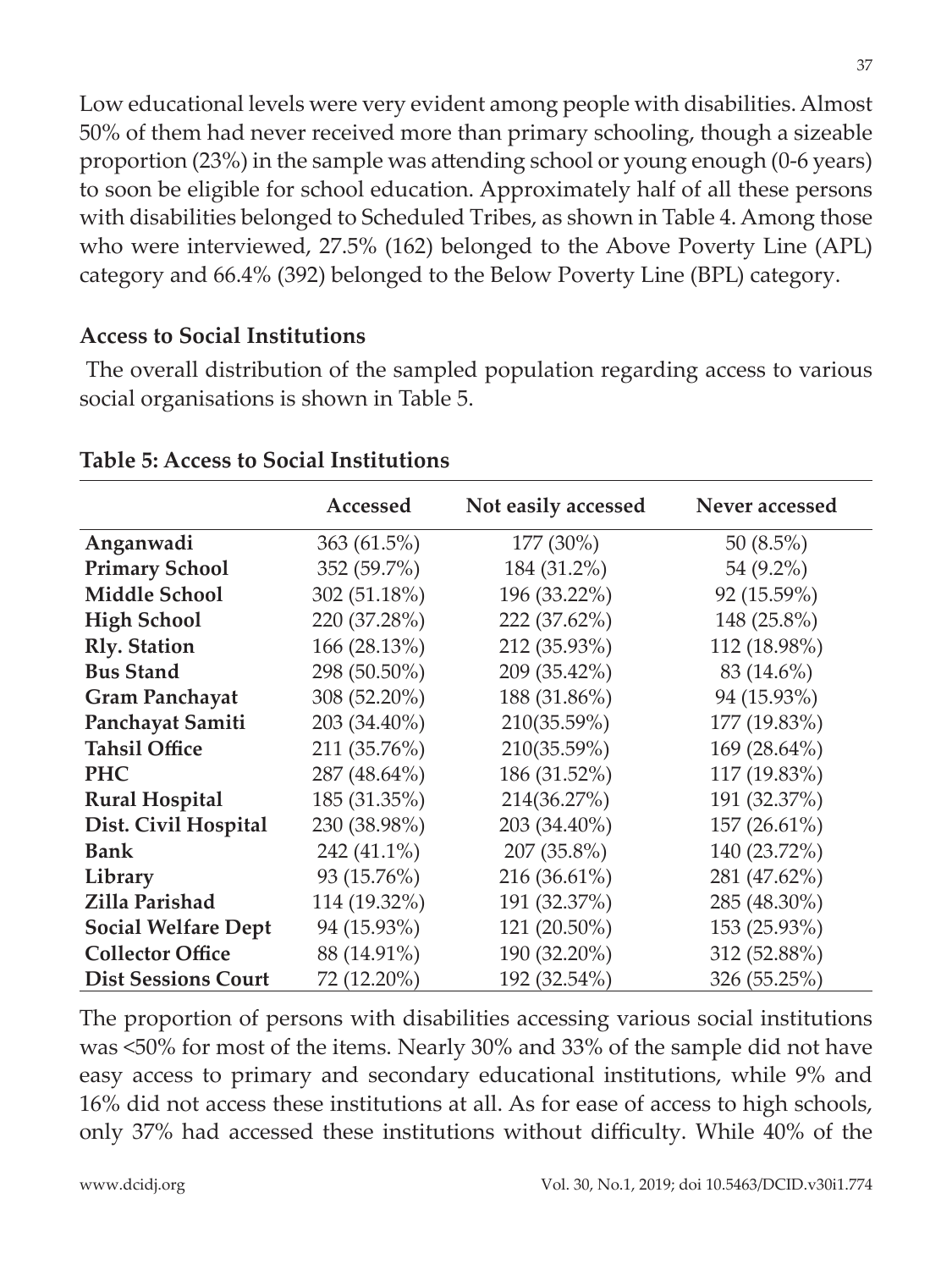respondents were able to access the bank(s) conveniently, 36% and 25% either found access difficult or had never accessed a bank at all. A comparatively low 39% of the respondents had easy access to the district hospital.

A gender-stratified analysis showed that the gap in easy access was further widened by the gender factor; for instance, the proportion of females accessing school education was less than that of males. The sole exception was the Social Welfare Department which was accessed more often by females than males (see Table 6). For most of the items the gender inequality in terms of access was statistically significant; the scale of difference being more pronounced in terms of access to local government institutions at block or district level such as the Collector Office, Zilla Parishad, Tahsil Office and Panchayat Samiti.

|                                     | <b>Proportion of Males</b><br>who have accessed<br>(easily)<br>$n$ (%) | <b>Proportion of Females who</b><br>have accessed (easily)<br>$n$ (%) | $p$ -value |
|-------------------------------------|------------------------------------------------------------------------|-----------------------------------------------------------------------|------------|
| Anganwadi                           | 234 (63.58%)                                                           | 129 (58.10%)                                                          | 0.13       |
| <b>Primary School</b>               | 234 (63.58%)                                                           | 118 (53.15%)                                                          | 0.006      |
| <b>Middle School</b>                | 203 (55.16%)                                                           | 99 (44.59%)                                                           |            |
| <b>High School</b>                  | 156(42.39%)                                                            | 64 (28.82%)                                                           |            |
| <b>Rly.</b> Station                 | 124 (33.69%)                                                           | 42 (18.91%)                                                           | 0.13       |
| <b>Bus stand</b>                    | 204 (55.43%)                                                           | 94 (42.34%)                                                           |            |
| <b>Gram Panchayat</b>               | 209 (56.79%)                                                           | 99 (44.59%)                                                           | 0.29       |
| <b>Bank</b>                         | 170 (46.19%)                                                           | 72 (32.43%)                                                           | < 0.001    |
| Library                             | 65 (17.66%)                                                            | 28 (12.61%)                                                           | 0.20       |
| <b>PHC</b>                          | 195 (52.98%)                                                           | 92 (41.44%)                                                           | 0.005      |
| Panchayat Samiti                    | 147 (39.94%)                                                           | 56 (25.22%)                                                           | < 0.001    |
| <b>Tahsil Office</b>                | 156 (42.39%)                                                           | 55 (24.77%)                                                           | < 0.0001   |
| <b>Rural Hospital</b>               | 133 (36.14%)                                                           | 52 (23.42%)                                                           | 0.003      |
| <b>District Civil Hos-</b><br>pital | 163(44.29%)                                                            | 67 (30.18%)                                                           | 0.002      |
| Zilla Parishad                      | 87(23.64%)                                                             | 27(12.16%)                                                            | < 0.001    |
| <b>Social Welfare</b><br>Dept       | 94(25.54%)                                                             | 94 (42.34%)                                                           | < 0.001    |
| <b>Collector Office</b>             | $67(18.20\%)$                                                          | $21(9.4\%)$                                                           | 0.008      |
| <b>District Sessions</b><br>Court   | 52(14.13%)                                                             | 20(9%)                                                                | 0.074      |

**Table 6: Access to various Social Institutions by Gender**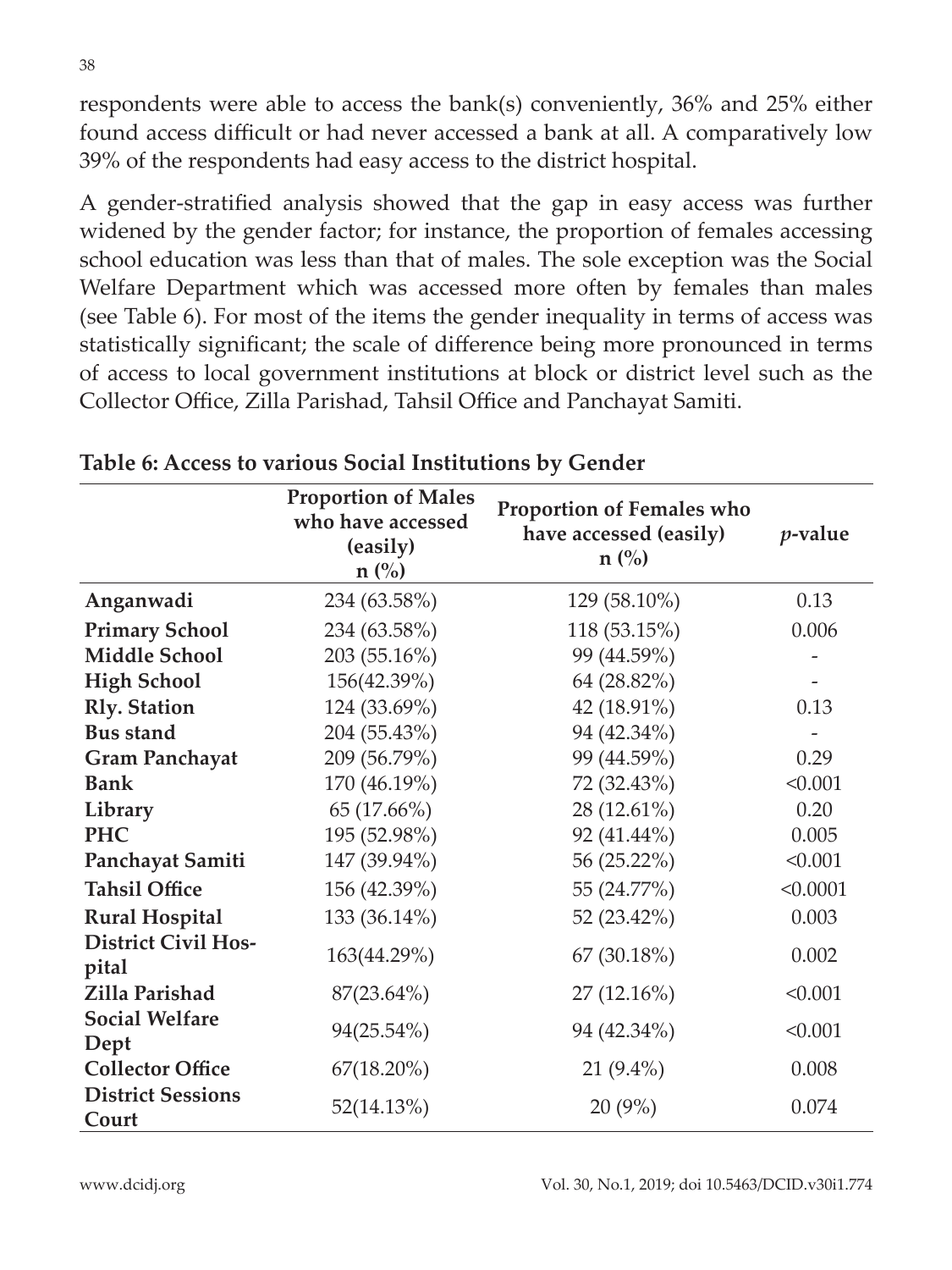#### **Utilisation of Civil Services**

Utilisation of services revealed considerable variations, although some of the services are meant for people with disability in particular.

|                                   | Total $(N = 590)$ |
|-----------------------------------|-------------------|
| <b>Presence of Aadhar Card</b>    | 399 (67.62%)      |
| <b>Birth Certificate</b>          | 84 (14.23%)       |
| <b>Ration Card</b>                | 519 (87.96%)      |
| <b>Disability Certificate</b>     | 281 (47.62%)      |
| <b>Disability ID Card</b>         | 186(31.52%)       |
| <b>Job Card</b>                   | 151 (25.59%)      |
| <b>Employment Exchange</b>        | $13(2.20\%)$      |
| <b>Employment Reservation</b>     | $2(0.33\%)$       |
| Self-employment Loan              | $6(1.01\%)$       |
| <b>Medical Assessment Govt.</b>   | 444 (75.25%)      |
| <b>Medical Assessment Private</b> | 344 (58.30%)      |
| <b>Medical Rehabilitation</b>     | 27(4.57%)         |
| Aids & Appliances                 | 34 (5.76%)        |
| <b>Vocational Training</b>        | $13(2.20\%)$      |
| <b>Occupational Skills</b>        | 28 (4.74%)        |
| <b>Disability Scholarships</b>    | $7(1.18\%)$       |
| <b>Disability Pensions</b>        | 70 (11.86%)       |

#### **Table 7: Utilisation of Civil Services**

Ration card and Aadhar card were comparatively easy to access, whereas utilisation of disability card, job card, disability pension, employment exchange and employment reservation was quite uncommon among the population of people with disabilities, in a decreasing order of proportions (Table 7). The utilisation of services did not show any statistically significant difference by gender, except for Aadhar card, job card and employment-related services

Only 14% of the individuals possessed a birth certificate, and only 2.2% and 4.7% had vocational training and occupational skills, respectively.

#### **Participation in Empowerment Schemes and Group Memberships**

It was found that this population with disability hardly participated in empowerment schemes. Only 3.2% of the participants were members of self-help groups. A gender-wise stratification showed that females took relatively more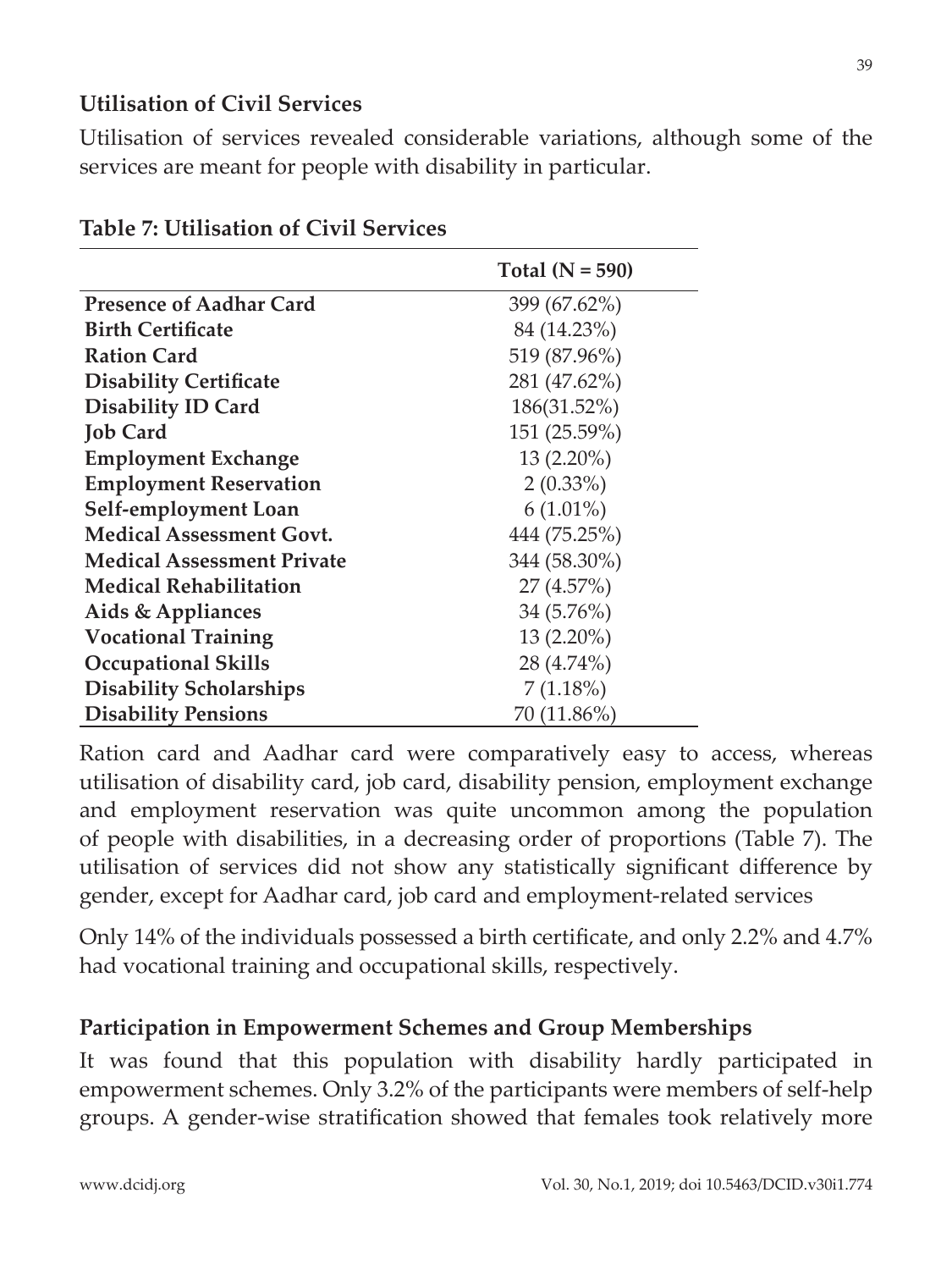interest in such empowerment schemes than did males, the proportion being 7.6% and 0.5% respectively. None of the study participants were members of the Disabled People's Organisation.

#### **Inequity in Access and Utilisation**

 Overall, access to social institutions and utilisation of civil services was difficult for females, aged persons, those belonging to the underprivileged caste and those below the poverty line. The associations were statistically significant for sex and poverty level as far as access was concerned, and for utilisation of services only the poverty level did not demonstrate any significant association (Table 8).

**Table 8: Association between Socio-demographic Factors and Access and Utilisation measured with composite score**

|                     | <b>Access</b>                  | $p$ -value | Utilisation                 | $p$ -value |
|---------------------|--------------------------------|------------|-----------------------------|------------|
|                     | Regression coefficient         |            | Regression coefficient      |            |
|                     | $(95\% \text{ CI})$            |            | $(95\% \text{ CI})$         |            |
| Female sex          | $-1.46$ ( $-2.20$ to $-0.72$ ) | < 0.001    | $-0.51(-0.79)$ to $-0.22$ ) | < 0.001    |
| Increasing age      | $-0.007(-0.009$ to $-0.024$ )  | 0.3        | $-0.0064(-0.012 - 6.73)$    | 0.04       |
| <b>Higher</b> caste | $0.14(-0.09 - 0.38)$           | 0.2        | $0.15(0.05 - 0.24)$         | < 0.001    |
| Above poverty       | $0.67(0.21 - 1.13)$            | 0.003      | $0.01(-0.15 - 0.18)$        | 0.8        |

# **DISCUSSION**

The population living with general or leprosy-related disability consisted of more males than females, and the gender difference regarding prevalence of disability was statistically significant. This is consistent with the disability distributions from the rest of India or Maharashtra state as a whole (Government of India, 2011). There is a possibility that females with disabilities demonstrate less favourable health-seeking behaviour because of inequitable gender power equations in the society, leading to such gender differentials of disability.

However, the sample of persons with disabilities in this study consisted of more children, adolescents and young adults than their older counterparts, consistent with the 2011 census of people with disabilities in India. Like many other health problems, the risk of disability begins early in life, stemming from the mother's lack of nutrition and care during pregnancy, childbirth-related stresses and injuries, genetic disorders, infectious diseases of childhood, and accidents. The disproportionate increase in representation by younger groups in the sample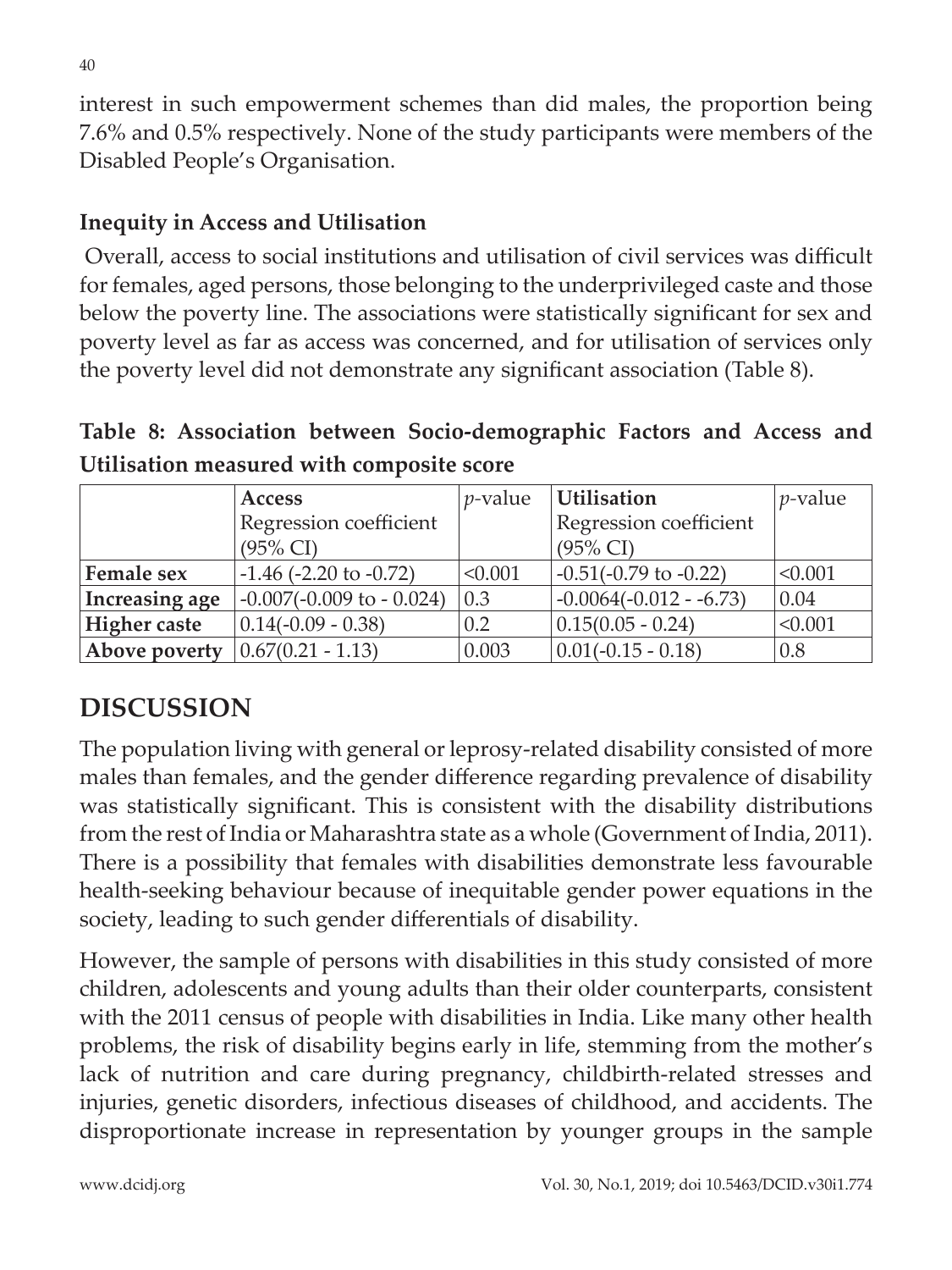of people with disability reflects the inter-generational differences in disability rates. However, it may also be a result of the "survivorship effect". Older adults have perhaps lost their lives as a consequence of their disability, and are therefore substantially under-represented in the survey sample.

The proportion of persons belonging to Scheduled Tribes, in the sample of persons with disabilities, was almost 50%, which is likely to be much higher than their proportion in the general population. The results suggest that Scheduled Tribes were at higher risk of developing disability among the target population.

The survey also found that easy access to the school education system, among the overall proportion of students in the population with disability, was low compared to that of the nation (World Bank, 2017). Moreover, a gender- wise comparison showed that the enrolment/access percentage was even lower among females; the difference being more than 10% across gender. This result underscores the gender inequality in India, even among people living with disabilities. Maharashtra, according to existing facts and figures, is the second most literate state of the nation, and Amravati is ranked among the five most literate districts of Maharashtra. The survey findings imply that the presence of a disability is the reason for lower school enrolment in this sub-group of Amaravati district.

The need for healthcare is significantly higher among those with disability than for the general population. Also, the risk of developing chronic diseases such as Diabetes Mellitus is higher among the population with disabilities (Gudlavalleti et al, 2014). However, the survey found that less than 50% of persons with disabilities were able to access primary health facilities easily, and only 31% and 38% accessed rural and district hospitals without difficulty. Females experienced more difficulty than males. This clearly shows that primary as well as specialised healthcare is not easily accessible, and females tend to be more adversely affected.

Gender appeared to be the most significant of all the recorded socio-demographic factors that affected access to social institutions among individuals with disability. This was especially true for accessing government and Panchayati Raj Institutions at block and district levels, which serves to reflect the gender inequity that exists in the larger society. In terms of utilisation of civil services, there was no gender difference over possession of a disability ID card which is often issued by these institutions. The lack of access could perhaps be family- or self-imposed and societal in nature rather than disability-driven. It did not translate into reduced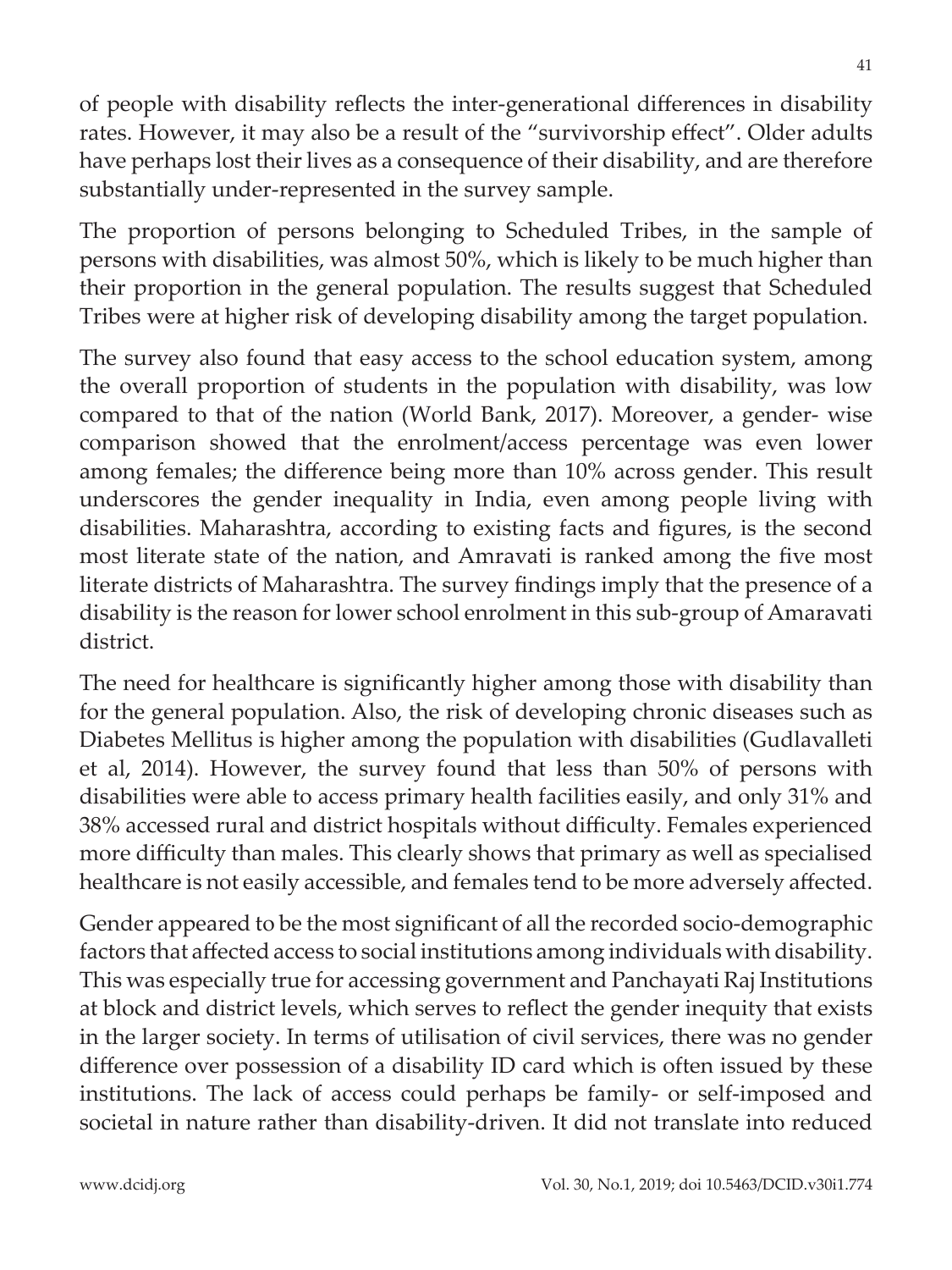service utilisation, where possibly females could receive help from their male counterparts. In terms of utilising employment opportunities, women with disability were lagging behind males.

According to CBR guidelines set out by WHO (2017), participation in empowerment schemes such as self-help groups and Disabled People's Organisations (DPOs) is essential to mainstream people with disability. In this study, participation in empowerment groups was very low; only 3.2% of the participants were members of self-help groups, of whom 7.6% were females and 0.5%, were males. None of the study participants were members of the DPOs. This suggests that people with disability are marginalised and dependent on their family members for support and advocacy.

#### **Limitations**

The baseline survey lacks comparison data. It was not possible to include the general socio-demographic, access and utility data for the whole study sample (n=3052), thereby limiting the scope for comparison between people with and without disabilities in terms of socio-demographic determinants and their access and utilisation issues.

### **REFERENCES**

Bowers B, Esmond S, Lutz B, Jacobson N (2003). Improving primary care for persons with disabilities: The nature of expertise. Disability & Society; 18(4): 443–455. https://doi.org/10.10 80/0968759032000080995.

Dejong G, Palsbo SE, Beatty PW, Jones GC, Knoll T, Neri MT (2002). The organization and financing of health services for persons with disabilities. The Milbank Quarterly; 80(2): 261– 301. https://doi.org/10.1111/1468-0009.t01-1-00004. PMid:12101873 PMCid:PMC2690107

Drainoni M-L, Lee-Hood E, Tobias C, Bachman SS, Andrew J, Maisels L (2006). Crossdisability experiences of barriers to health-care access. Journal of Disability Policy Studies; 17(2): 101–115. https://doi.org/10.1177/10442073060170020101.

Drum CE, Peterson JJ, Culley C, Krahn G, Heller T, Kimpton T, McCubbin J, Rimmer J, Seekins T, Suzuki R, White GW (2009). Guidelines and criteria for the implementation of communitybased health promotion programs for individuals with disabilities. American Journal of Health Promotion; 24(2): 93–101. https://doi.org/10.4278/ajhp.090303-CIT-94. PMid: 19928482

Government of India (2011). Census of India website : Office of the Registrar General & Census Commissioner, India.

Gudlavalleti MVS, John N, Allagh K, Sagar J, Kamalakannan S, Ramachandra SS (2014). Access to health care and employment status of people with disabilities in South India, the